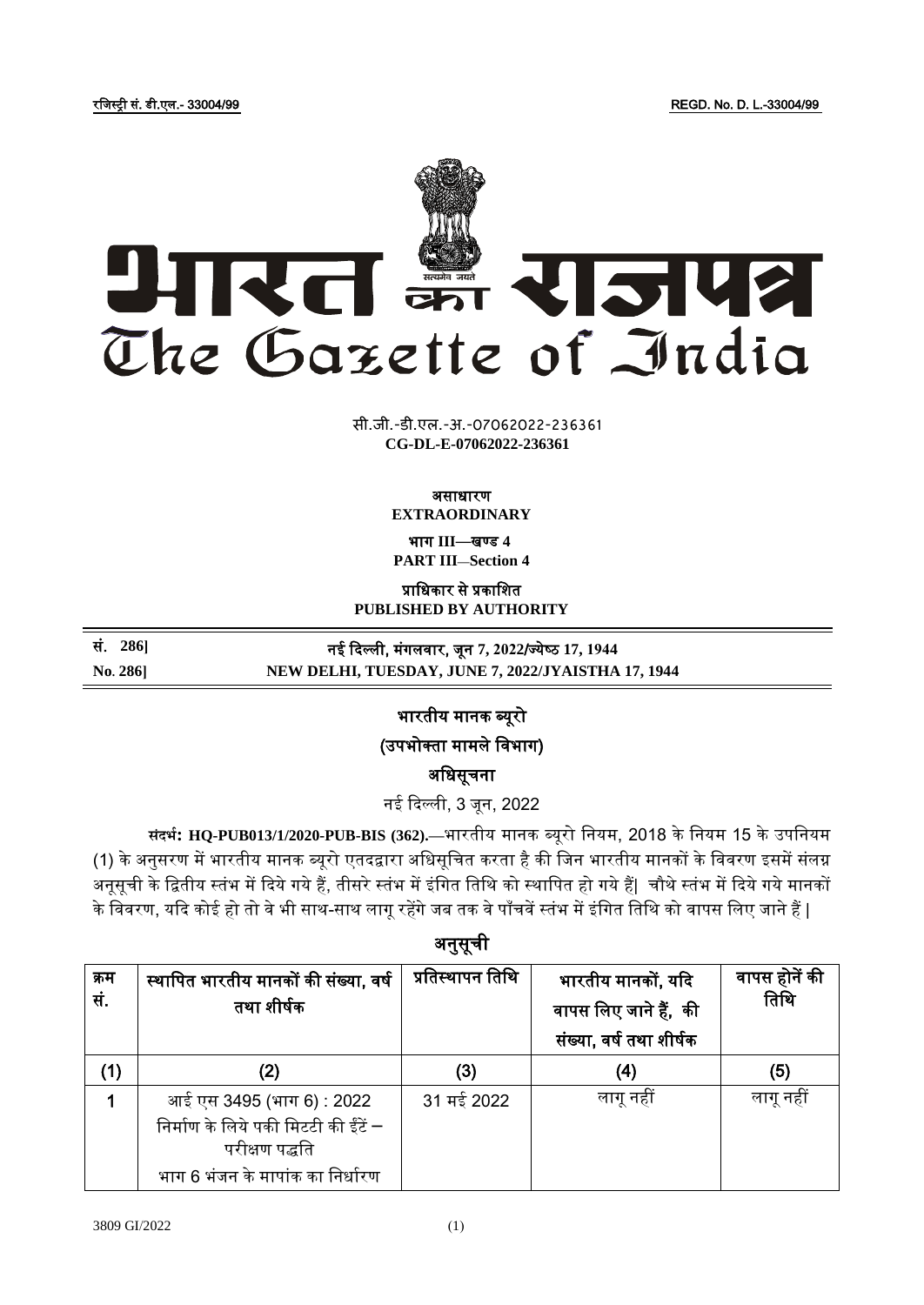| क्रम<br>सं.     | स्थापित भारतीय मानकों की संख्या, वर्ष<br>तथा शीर्षक                                                                                                                                    | प्रतिस्थापन तिथि | भारतीय मानकों, यदि<br>वापस लिए जाने हैं,  की<br>संख्या, वर्ष तथा शीर्षक                                                                                | वापस होनें की<br>तिथि |
|-----------------|----------------------------------------------------------------------------------------------------------------------------------------------------------------------------------------|------------------|--------------------------------------------------------------------------------------------------------------------------------------------------------|-----------------------|
| (1)             | (2)                                                                                                                                                                                    | (3)              | (4)                                                                                                                                                    | (5)                   |
| $\overline{2}$  | आई एस 3786 : 2022<br>औद्योगिक दुर्घटनाओं का वर्गीकरण और<br>औद्योगिक चोटों की आवृत्ति एवं गंभीरता<br>दरों की गणना के लिए विधि<br>(दूसरा पुनरीक्षण)                                      | 31 मई 2022       | आई एस 3786 : 1983<br>औद्योगिक दुर्घटनाओं का<br>वर्गीकरण और औद्योगिक<br>चोटों की आवृत्ति एवं<br>गंभीरता दरों की गणना के<br>लिए विधि<br>(पहला पुनरीक्षण) | 30 जून 2022           |
| 3               | आई एस 4589 : 2022<br>सिरैमिक उद्योग के लिए प्लास्टिक मिट्टी<br>और प्रक्षलित प्लास्टिक मिट्टी – विशिष्टि<br>(चौथा पुनरीक्षण)                                                            | 31 मई 2022       | आई एस 4589 : 2002<br>सिरैमिक उद्योग के लिए<br>प्लास्टिक मिट्टी और प्रक्षलित<br>प्लास्टिक मिट्टी – विशिष्टि<br>(तीसरा पुनरीक्षण)                        | 30 जून 2022           |
| $\overline{4}$  | आई एस/आई एस ओ 9994 : 2018<br>लाइटर – सुरक्षा विशिष्टि<br>(पहला पुनरीक्षण)                                                                                                              | 31 मई 2022       | आई एस/आई एस ओ 9994<br>: 2005<br>लाइटर – सुरक्षा विशिष्टि                                                                                               | 30 जून 2022           |
| 5               | आई एस 10751 : 2022<br>जलोढ़ नदियों के गाइड तटबंध की<br>योजना और डिजाईन ─ दिशानिर्देश<br>(दूसरा पुनरीक्षण)                                                                              | 31 मई 2022       | आई एस 10751 : 1994<br>जलीद नदियों के लिए पक्ष-<br>निर्धारक किनारों की योजना<br>तथा डिज़ाईन – मार्गदर्शी<br>सिद्धान्त<br>(पहला पुनरीक्षण)               | 30 जून 2022           |
| $6\phantom{1}6$ | आई एस/आई एस ओ 11737-1 : 2018<br>स्वास्थ्य देखभाल उत्पादों का निर्जर्मन –<br>सूक्ष्मजैविकीय विधियाँ<br>भाग 1 उत्पादों पर सूक्ष्मजीवों की<br>आबादी का निर्धारण                           | 31 मई 2022       | आई एस 10150 : 1981<br>चिकित्सा उत्पादों की<br>निर्जर्मन के लिए गाइड                                                                                    | 30 जून 2022           |
| $\overline{7}$  | आई एस 17766 : 2022/आई एस ओ<br>21091:2013<br>स्वास्थ्य सूचना विज्ञान – स्वास्थ्य सेवा<br>प्रदाताओं, देखभाल के विषयों और अन्य<br>संस्थाओं के लिए निर्देशिका सेवाएं<br>आई एस 17785 : 2022 | 31 मई 2022       | लागू नहीं                                                                                                                                              | लागू नहीं             |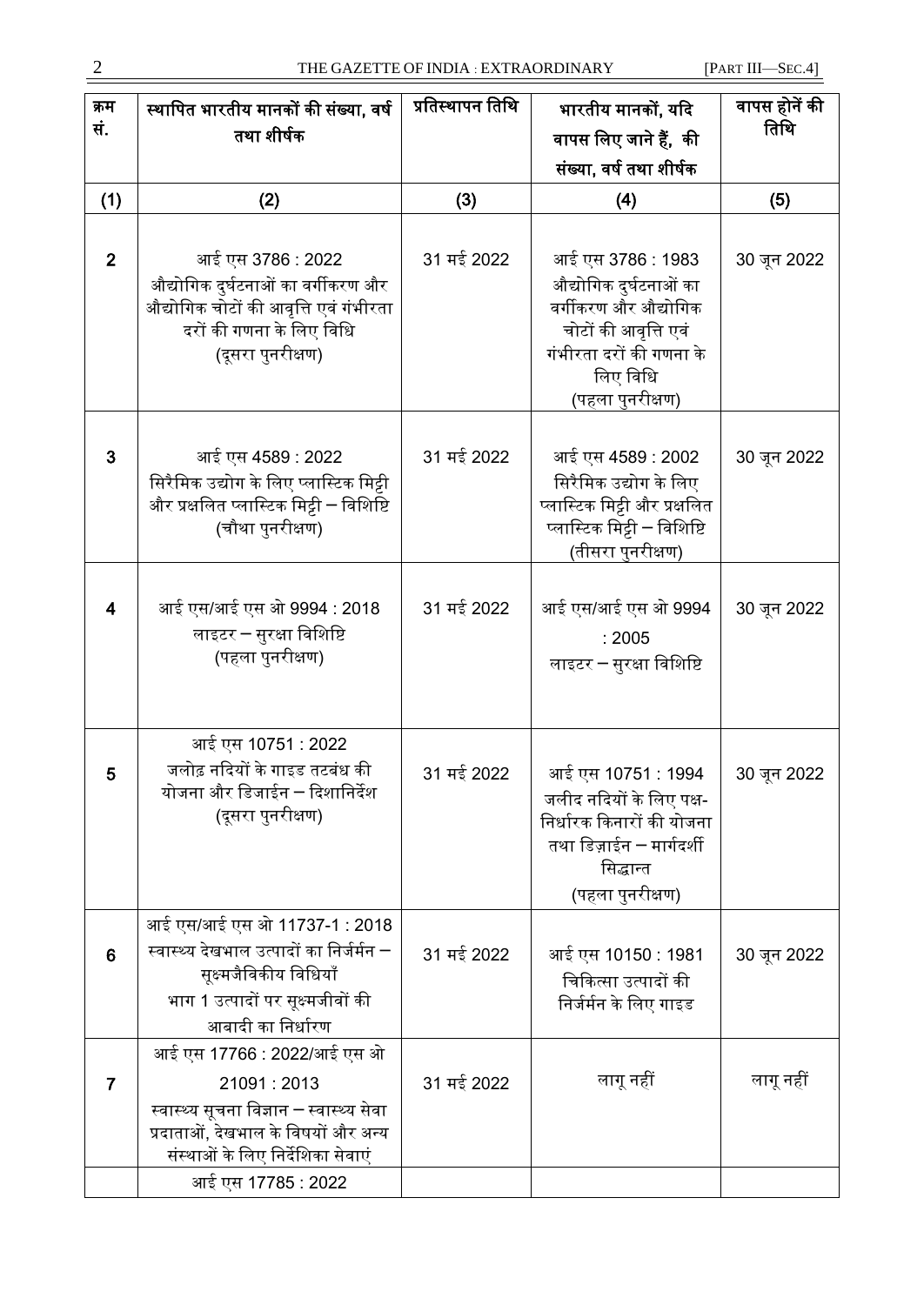| स्थापित भारतीय मानकों की संख्या, वर्ष                                                             | प्रतिस्थापन तिथि                                                                                                                                                                                                                                                                         | भारतीय मानकों, यदि      | वापस होनें की         |
|---------------------------------------------------------------------------------------------------|------------------------------------------------------------------------------------------------------------------------------------------------------------------------------------------------------------------------------------------------------------------------------------------|-------------------------|-----------------------|
| तथा शीर्षक                                                                                        |                                                                                                                                                                                                                                                                                          |                         | तिथि                  |
|                                                                                                   |                                                                                                                                                                                                                                                                                          | संख्या, वर्ष तथा शीर्षक |                       |
| (2)                                                                                               | (3)                                                                                                                                                                                                                                                                                      | (4)                     | (5)                   |
| ————————————————————<br>निवास स्थानों का सतत विकास <del>–</del><br>रेज़ीलिएंट शहरों के लिए संकेतक | 31 मई 2022                                                                                                                                                                                                                                                                               | लागू नहीं               | लागू नहीं             |
| आई एस 17855 : 2022/आई एस ओ                                                                        |                                                                                                                                                                                                                                                                                          |                         |                       |
| 12405-4:2018                                                                                      | 31 मई 2022                                                                                                                                                                                                                                                                               | लागू नहीं               | लागू नहीं             |
| विद्युत चालित सड़क वाहन ― लिथियम-                                                                 |                                                                                                                                                                                                                                                                                          |                         |                       |
|                                                                                                   |                                                                                                                                                                                                                                                                                          |                         |                       |
| का परीक्षण                                                                                        |                                                                                                                                                                                                                                                                                          |                         |                       |
| आई एस 17880 : 2022                                                                                |                                                                                                                                                                                                                                                                                          |                         |                       |
| भुकृत्रिम — तटीय और जलमार्ग संरक्षण                                                               | 31 मई 2022                                                                                                                                                                                                                                                                               | लागू नहीं               | लागू नहीं             |
|                                                                                                   |                                                                                                                                                                                                                                                                                          |                         |                       |
|                                                                                                   |                                                                                                                                                                                                                                                                                          |                         |                       |
| नवोन्मेष प्रबंधन — आधारभूत और                                                                     |                                                                                                                                                                                                                                                                                          | लागू नहीं               | लागू नहीं             |
| शब्दावली                                                                                          |                                                                                                                                                                                                                                                                                          |                         |                       |
|                                                                                                   |                                                                                                                                                                                                                                                                                          |                         |                       |
|                                                                                                   | 31 मई 2022                                                                                                                                                                                                                                                                               | लागू नहीं               | लागू नहीं             |
|                                                                                                   |                                                                                                                                                                                                                                                                                          |                         |                       |
|                                                                                                   | आयन ट्रैक्शन बैटरी पैक और सिस्टम के<br>लिए परीक्षण विनिर्देश – कार्य निष्पादन<br>के लिए कृत्रिम बहुलक रस्सी के गेबियन<br>$-$ विशिष्टि<br>आई एस/आई एस ओ 56000 : 2020<br>आई एस/आई एस ओ 56005 : 2020<br>नवोन्मेष प्रबंधन ─ बौद्धिक संपदा<br>प्रबंधन के लिए उपकरण और तरीके $-$<br>मार्गदर्शन | 31 मई 2022              | वापस लिए जाने हैं, की |

इन मानकों की प्रतियाँ भारतीय मानक ब्यूरो, मानक भवन, 9 बहादुर शाह ज़फर मार्ग, नई दिल्ली 110002, क्षेत्रीय कार्यालयों:कोलकाता, चंडीगढ़, चेन्नई, मुम्बई तथा शाखा कार्यालयों : अहमदाबाद, बेंगलुरु, भोपाल, भुबनेश्वर, कोयम्बटूर, देहरादून, फरीदाबाद, गाज़ियाबाद, गुवाहाटी, हैदराबाद, जयपुर, जम्मु, जमशेदपुर, लखनऊ, नागपुर, परवानू, पटना, पुणे, रायपुर, रािकोट, कोजि, जििाखापटनम में जबक्री हेतु उप्लब्ध हैं. भारतीय मानकों को [http://www.standardsbis.in](http://www.standardsbis.in/) पर आनलाईन खरीदा/ डाउनलोड कि या जा सकता है <u>|</u>

> राजीव शर्मा, वैज्ञानिक एफ एवं उपमहानिदेशक, (मानकीकरण – I) [जिज्ञापन III/4/असा./106/2022-23]

## **BUREAU OF INDIAN STANDARDS**

**(Department of Consumer Affairs)**

## **NOTIFICATION**

## New Delhi, the 3rd June, 2022

**Ref: [HQ-PUB013/1/2020-PUB-BIS](https://eoffice.bis.gov.in/eFile/?x=ay-mcMqzwTimlPeV5wuEL1YRbdD49M5p) (362).—**In pursuance of Sub-rule (1) of Rule (15) of the Bureau of Indian Standards Rules, 2018, the Bureau of Indian Standards hereby notifies that Indian standards, particulars of which are given in the second column of the schedule hereto annexed have been established on the date indicated against it in third column. The particulars of the standards, if any which are given in the fourth column shall also remain in force concurrently till they are withdrawn on the date indicated against them in the fifth column.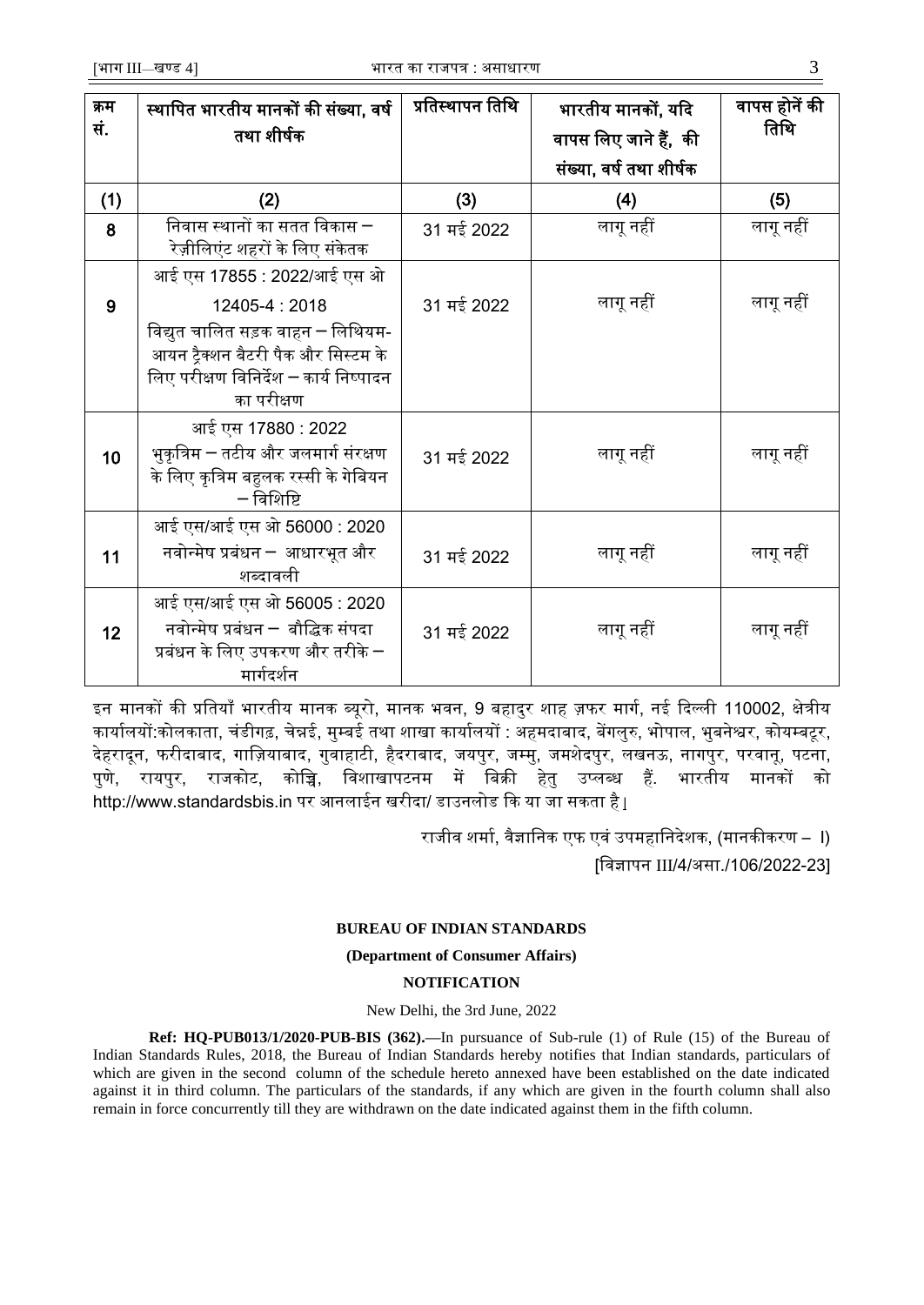| SI<br>No.        | No., Year & Title of the Indian<br><b>Standards Established</b>                                                                                                                   | Date of<br><b>Establishment</b> | No., Year & Title of the<br><b>Indian Standards to be</b><br>withdrawn, if any                                                                                                   | Date of<br>withdrawal |
|------------------|-----------------------------------------------------------------------------------------------------------------------------------------------------------------------------------|---------------------------------|----------------------------------------------------------------------------------------------------------------------------------------------------------------------------------|-----------------------|
| (1)              | (2)                                                                                                                                                                               | (3)                             | (4)                                                                                                                                                                              | (5)                   |
| $\mathbf{1}$     | IS 3495 (Part 6): 2022<br>Burnt Clay Building Bricks - Methods of<br>Test<br>Part 6 Determination of Modulus of<br>Rupture                                                        | 31 May 2022                     | NA                                                                                                                                                                               | <b>NA</b>             |
| $\boldsymbol{2}$ | IS 3786: 2022<br>Method for Computation of Frequency<br>and Severity Rates for Industrial Injuries<br>and Classification of Industrial Accidents<br>(Second Revision)             | 31 May 2022                     | IS 3786:1983<br>Method for Computation of<br>Frequency and Severity<br>Rates for Industrial Injuries<br>and Classification of<br><b>Industrial Accidents</b><br>(First Revision) | 30 June 2022          |
| 3                | IS 4589: 2022<br>Plastic Clay and Washed Plastic Clay for<br>Ceramic Industry - Specification<br>(Fourth Revision)                                                                | 31 May 2022                     | IS 4589: 2002<br>Plastic Clay and Washed<br>Plastic Clay for Ceramic<br>Industry - Specification<br>(Third Revision)                                                             | 30 June 2022          |
| 4                | IS/ISO 9994: 2018<br>Lighters - Safety Specification<br>(First Revision)                                                                                                          | 31 May 2022                     | IS/ISO 9994: 2005<br>Lighters - Safety<br>Specification                                                                                                                          | 30 June 2022          |
| 5                | IS 10751: 2022<br>Planning and Design of Guide Banks for<br>Alluvial Rivers - Guidelines<br>(Second Revision)                                                                     | 31 May 2022                     | IS 10751:1994<br>Planning and Design of<br><b>Guide Banks for Alluvial</b><br>$Rivers - Guidelines$<br>(First Revision)                                                          | 30 June 2022          |
| 6                | IS/ISO 11737-1:2018<br>Sterilization of Health Care Products -<br>Microbiological Methods<br>Part 1 Determination of a Population of<br>Microorganisms on Products                | 31 May 2022                     | IS 10150:1981<br>Guide for Sterilization of<br><b>Medical Products</b>                                                                                                           | 30 June 2022          |
| 7                | IS 17766 : 2022/ISO 21091 : 2013<br>Health Informatics - Directory Services<br>for Healthcare Providers, Subjects of Care<br>and Other Entities                                   | 31 May 2022                     | <b>NA</b>                                                                                                                                                                        | NA                    |
| 8                | IS 17785: 2022<br>Sustainable Development of Habitats<br>- Indicators for Resilient Cities                                                                                        | 31 May 2022                     | <b>NA</b>                                                                                                                                                                        | <b>NA</b>             |
| $\boldsymbol{9}$ | IS 17855: 2022/ISO 12405-4: 2018<br>Electrically Propelled Road Vehicles -<br>Test Specification for Lithium-ion<br>Traction Battery Packs and Systems -<br>Performance Testing p | 31 May 2022                     | <b>NA</b>                                                                                                                                                                        | NA                    |
| 10               | IS 17880: 2022<br>Geosynthetics - Synthetic Polymer Rope<br>Gabions for Coastal and Waterways<br>Protection - Specification                                                       | 31 May 2022                     | <b>NA</b>                                                                                                                                                                        | <b>NA</b>             |
| 11               | IS/ISO 56000: 2020<br>Innovation Management - Fundamentals                                                                                                                        | 31 May 2022                     | NA                                                                                                                                                                               | <b>NA</b>             |

# **SCHEDULE**